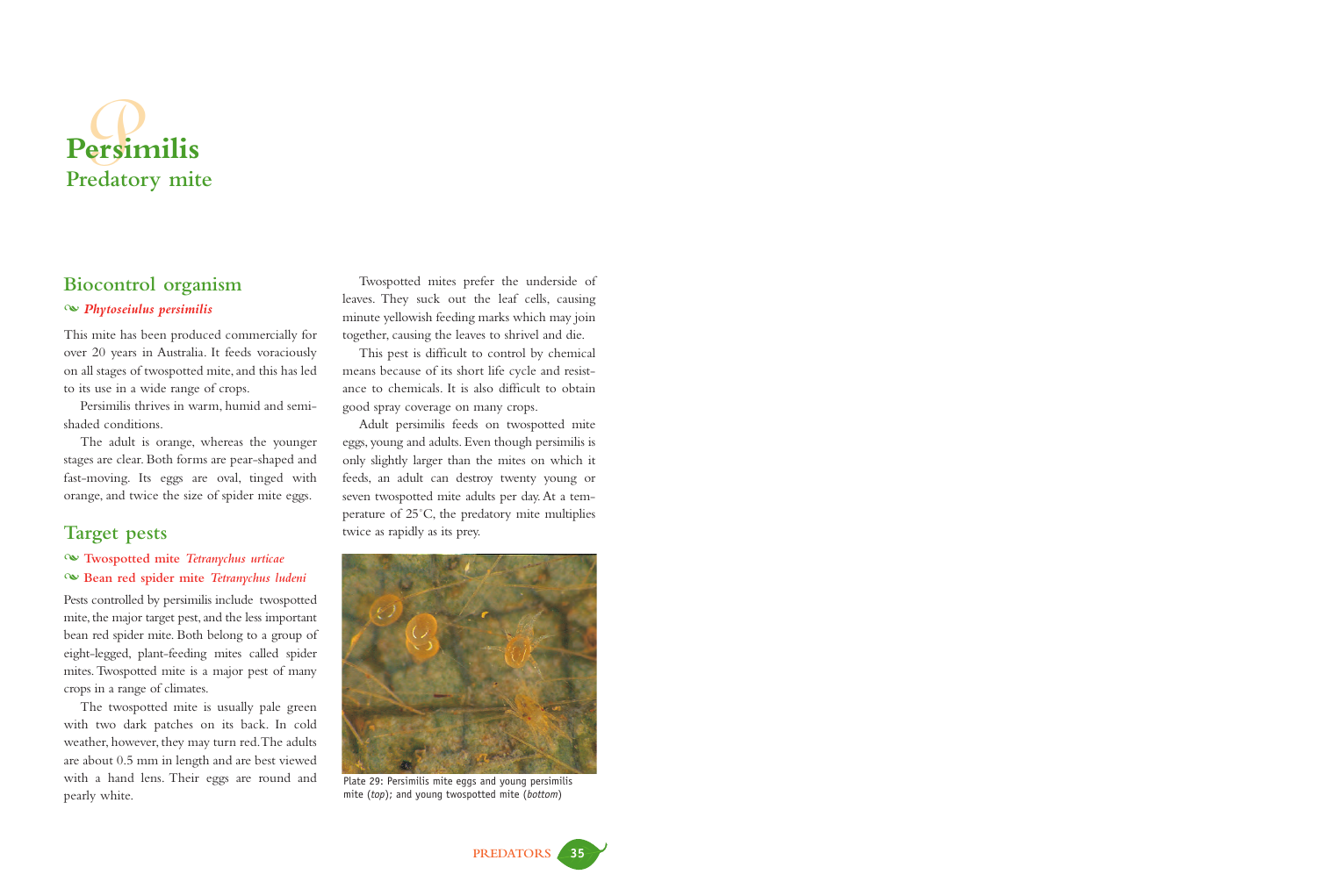# **Suitable crops/environments**

Persimilis does well in humid areas and in crops with heavy foliage. It is used successfully in many crops, including strawberries, raspberries, eggplants, tomatoes, capsicums, greenhouse vegetables, cut flowers, ornamentals, hops, blackcurrants, papaws, pome fruit, stone fruit and grapes (in humid environments), and field crops such as corn and soybeans.

## **Before release**

Chemical residues toxic to the predatory mite must have had time to degrade before the predator is released. The synthetic pyrethroids and some organophosphates may need up to 8 weeks to break down in protected environments.

There is a range of less hazardous chemicals which are preferred if spraying is necessary. For detailed information relating to the toxicity of chemical residues, contact the predator suppliers.

Inspect crops regularly for the presence of mites, especially on the windward side, in dry spots and at edges. Introduce predators while twospotted mite infestation is still in its early stages. For instance in strawberries, introduce predators when four out of thirty full leaves inspected have mites present.

If a 'hot spot' is detected early and treated quickly, the predators will move from that spot and follow the mites as they spread. Check the surrounding vegetation for sources of spider mite and treat these areas also.

In crops that invariably have problems with spider mite, such as strawberries,'hot spots' can



Figure 7: Life cycles of the predatory persimilis mite and of twospotted mite

be artificially created and used to rear predators in the field. Place bean leaves with persimilis and twospotted mite into designated sites within the young crop. Initially the spider mite may get a little ahead of the predator, but this will provide a good food source on which the predator can multiply and then disperse through the crop. Details about the best timing and method of release for various crops are available from suppliers.

In mite-susceptible crops such as roses and ornamentals, in protected environments, regular introductions have proved the most effective. The crop is regularly monitored and hot spots noted or tagged so that, when the regular order arrives, these spots can be treated before things get out of hand.

If overhead irrigation is required, it should be applied before introducing predators rather than shortly after. Likewise, if it is raining or rain seems imminent, delay release until the plants are dry. Predators can be stored at  $7-10^{\circ}$ C for up to 7 days.

## **At release**

Persimilis is dispatched on bean leaves in packs of 10 000. These include persimilis adults, nymphs and eggs, plus small numbers of twospotted mites as food for the persimilis. Each pack contains over 300 individual leaves. Place these leaves into the foliage of the infested plants.

### **Recommended release rates**

**Field crops:** One pack of 10 000 per 1000–2000 m2 .

**Strawberries:** One pack of 10 000 per 3000–5000 plants.

**Ornamentals and cut flowers:** One pack of 10 000 per 200–500 m2 .



Plate 30: Persimilis mites are supplied on bean leaves, which are placed among foliage.

**Regular releases into ornamentals:** One pack of 10 000 per 1000–1500 m2 per month.

Calculate how many bean leaves carrying persimilis are available for the crop area, and ditribute the leaves evenly through the infested areas. It is important to place extra bean leaves in heavily infested areas (the 'hot spots'). Gently separate the bean leaves carrying persimilis and tuck them into the foliage at the level of the twospotted mite infestation, and where they will be protected from direct sun. If you have any extra leaves, go back over the areas with higher pest numbers.

Often it is not necessary to treat an entire crop with persimilis. If you can locate the source of the infestation (e.g. the windward side bordering another crop), it may be sufficient to treat those areas only.

## **After release**

Persimilis will be difficult to find for a week or so after introduction; they disperse quickly in search of food.Mark a few places where predatory mites were released, especially where you know there are good numbers of spider mites.These sites can